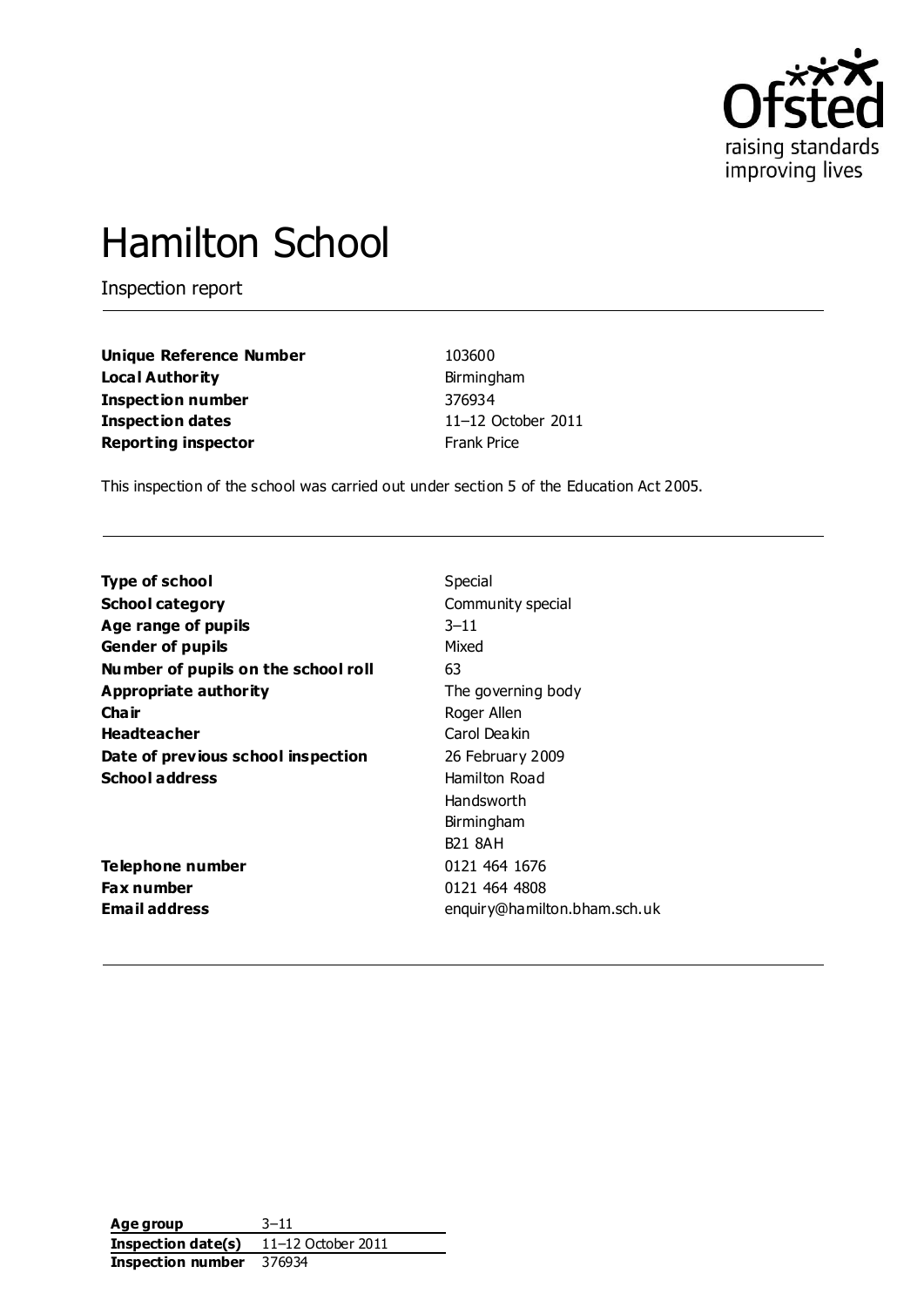The Office for Standards in Education, Children's Services and Skills (Ofsted) regulates and inspects to achieve excellence in the care of children and young people, and in education and skills for learners of all ages. It regulates and inspects childcare and children's social care, and inspects the C hildren and Family Court Advisory Support Service (Cafcass), schools, colleges, initial teacher training, work-based learning and skills training, adult and community learning, and education and training in prisons and other secure establishments. It assesses council children's services, and inspects services for looked after children, safeguarding and child protection.

Further copies of this report are obtainable from the school. Under the Education Act 2005, the school must provide a copy of this report free of charge to certain categories of people. A charge not exceeding the full cost of reproduction may be made for any other copies supplied.

If you would like a copy of this document in a different format, such as large print or Braille, please telephone 0300 123 4234, or email enquiries@ofsted.gov.uk.

You may copy all or parts of this document for non-commercial educational purposes, as long as you give details of the source and date of publication and do not alter the information in any way.

To receive regular email alerts about new publications, including survey reports and school inspection reports, please visit our website and go to 'Subscribe'.

Piccadilly Gate Store St **Manchester** M1 2WD

T: 0300 123 4234 Textphone: 0161 618 8524 E: enquiries@ofsted.gov.uk W: www.ofsted.gov.uk



© Crown copyright 2011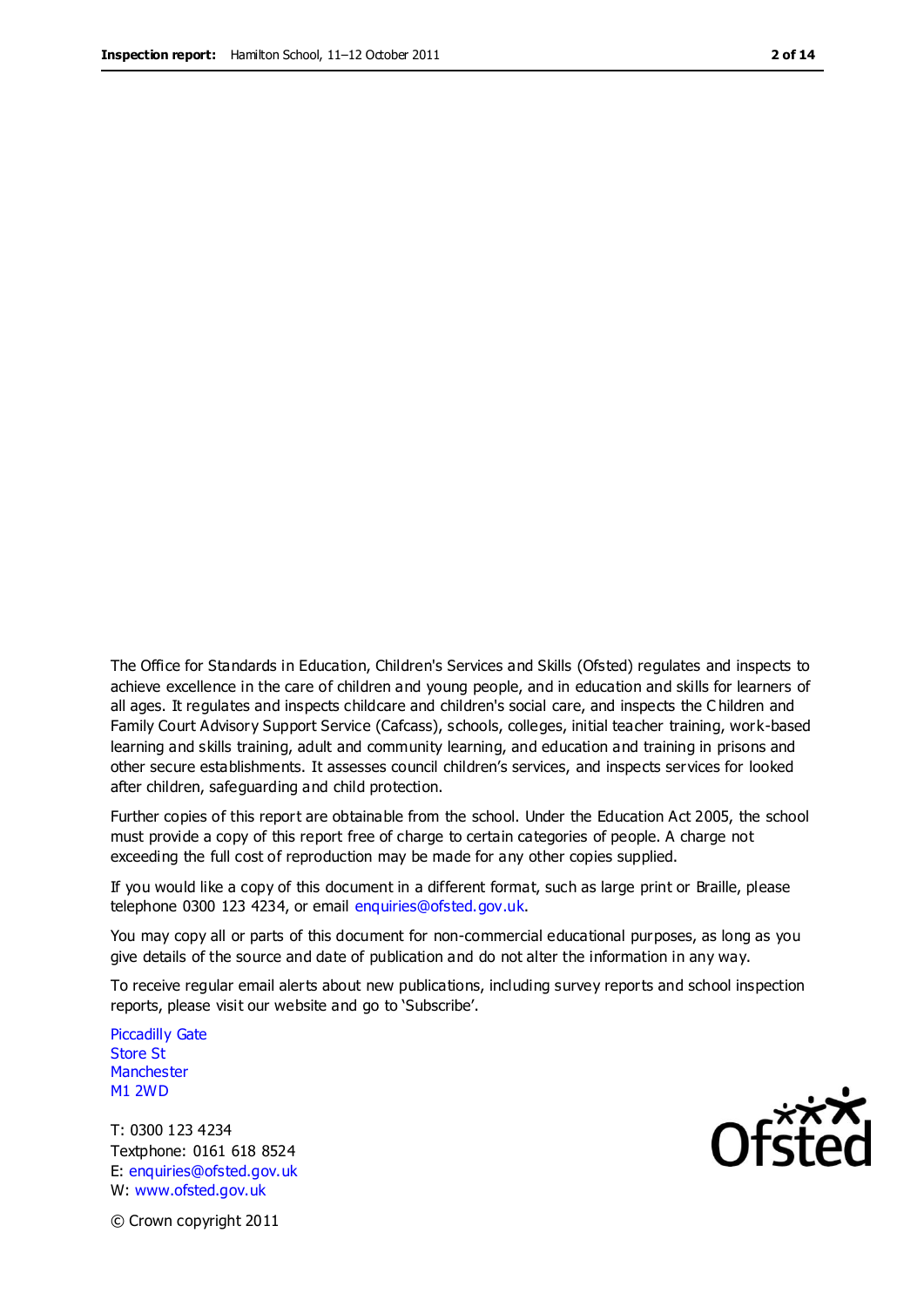# **Introduction**

This inspection was carried out by two additional inspectors. Seven lessons, taught by five different teachers, were observed. Discussions were held with senior leaders, pupils, the Chair and Vice Chair of the Governing Body. As well as observing the work of the school, inspectors scrutinised information on pupils' attainment, progress, policies, and documents relating to safeguarding. Questionnaires returned by 26 parents were analysed, as were those completed by staff.

The inspection team reviewed many aspects of the school's work. It looked in detail at a number of key areas.

- Whether all the different groups of pupils, including those in the Early Years Foundation Stage, make good progress.
- The thoroughness and robustness of the school's self-evaluation.
- The effectiveness of the newly-established senior leadership team and whether improvements have been maintained since the last inspection.

# **Information about the school**

The school provides primarily for pupils with autistic spectrum disorders. The remaining few have speech, language and communication needs, or medical difficulties. The ethnicity of pupils reflects the multicultural nature of the local area, consisting of mainly Asian, White British and African Caribbean pupils. All pupils have a statement of special educational needs and just over half are entitled to free school meals. The majority of pupils are boys.

It was originally proposed that the school would merge with another special school and be relocated but very recently, this proposal was cancelled. The school's future has now been decided and it will continue in its original form and premises. An acting headteacher and acting deputy headteacher, together with a new Chair of the Governing Body, took up their posts in September 2011.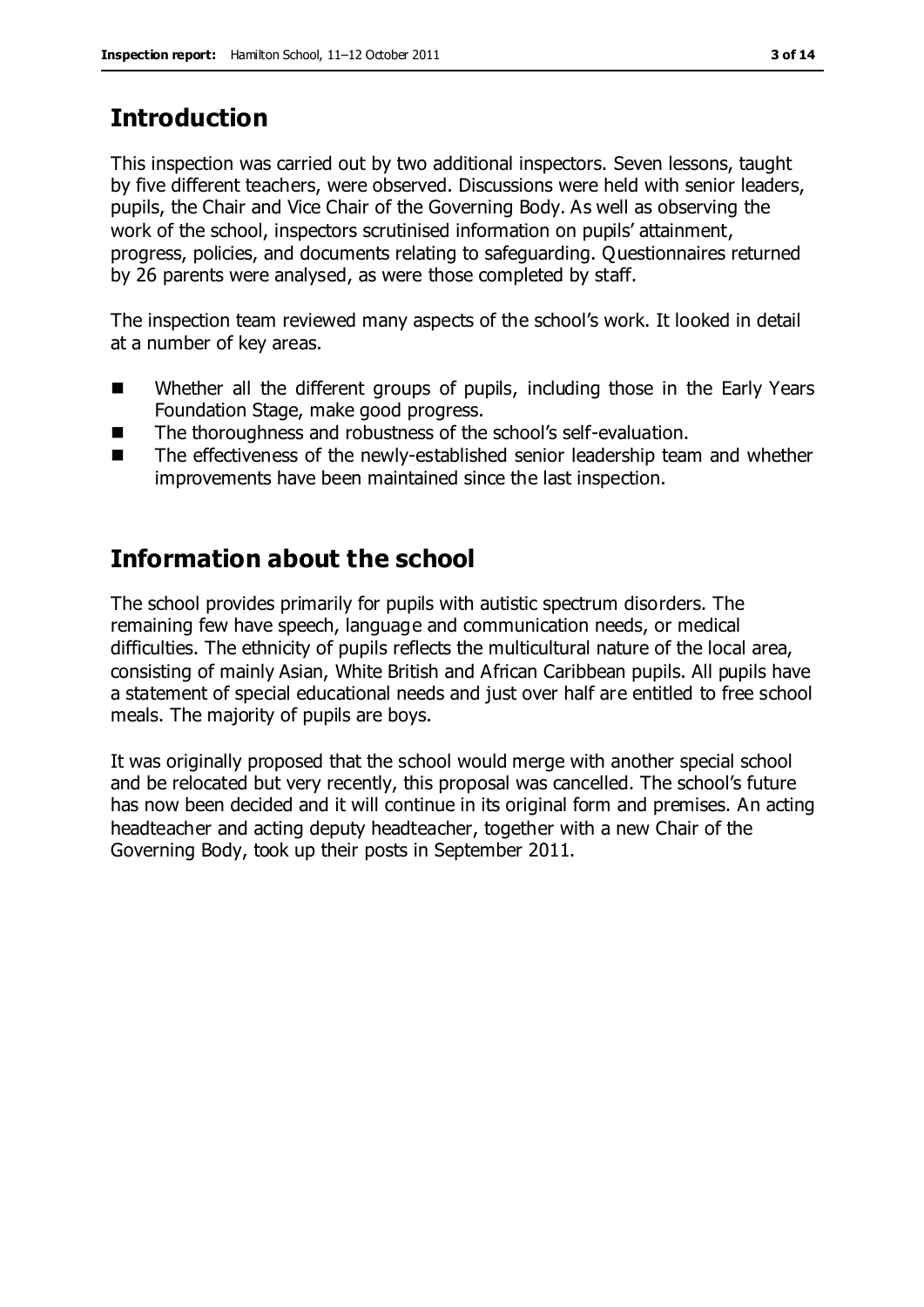# **Inspection judgements**

## **Overall effectiveness: how good is the school? 3**

#### **The school's capacity for sustained improvement 3**

## **Main findings**

The overall effectiveness of Hamilton School is satisfactory. The school has some strong features, such as its partnership working with other schools and community partners which provide broad and stimulating experiences for pupils. Work with families and carers to support pupils' learning in school and at home is good and parents value this. The school benefits from and celebrates the diversity of its pupils and staff with enthusiasm. Tolerance and respect is promoted well and everyone is valued. Pupils report they feel safe and enjoy school. One pupil commented, 'Everyone is kind and school is fun'. Pupils' healthier lifestyles are promoted exceptionally well as they have varied opportunities for physical exercise and they know the importance of choosing healthy food at lunchtimes.

The school has been through a considerable period of uncertainty and change. The new headteacher and deputy headteacher have, in a matter of weeks, been effective in bringing stability to the school and improving staff morale. The effect of the uncertainties and temporary staffing arrangements has inevitably slowed down the rate of improvements and developments, so that the school is not as effective as it was at the time of the last inspection. The school's capacity to improve is satisfactory. The new leadership team has already established a new vision in consultation with staff and governors. They enjoy the confidence of parents and staff. They are passionately committed to improving the school and there is vigour and a sense of optimism for the future of the school. However, it is too early to judge the impact of their actions and plans for the future. They are aware that the current self-evaluation is patchy and in some cases too positive, and that the school improvement plan lacks sharpness and measurable outcomes for pupils.

Pupils' learning is satisfactory, although some pupils make good progress particularly as they get older. Teaching is satisfactory across the school, but only a very small minority of the teaching is good. Teachers know pupils well and there are supportive and trusting relationships. Senior leaders know the importance of ensuring that more teaching is good or outstanding. The accommodation limits pupils' learning and opportunities. For example, lack of space means that the many pupils who have autistic spectrum disorders have too few areas where they can work quietly, or take time out to calm down. This makes it more difficult to manage their needs, without disturbing the learning of other pupils. In the Early Years Foundation Stage, pupils make satisfactory progress and settle quickly into routines, developing their confidence. The uncovered play area is small, restricting the free flow between indoor and outdoor activities, particularly for physical activities, and is not usable in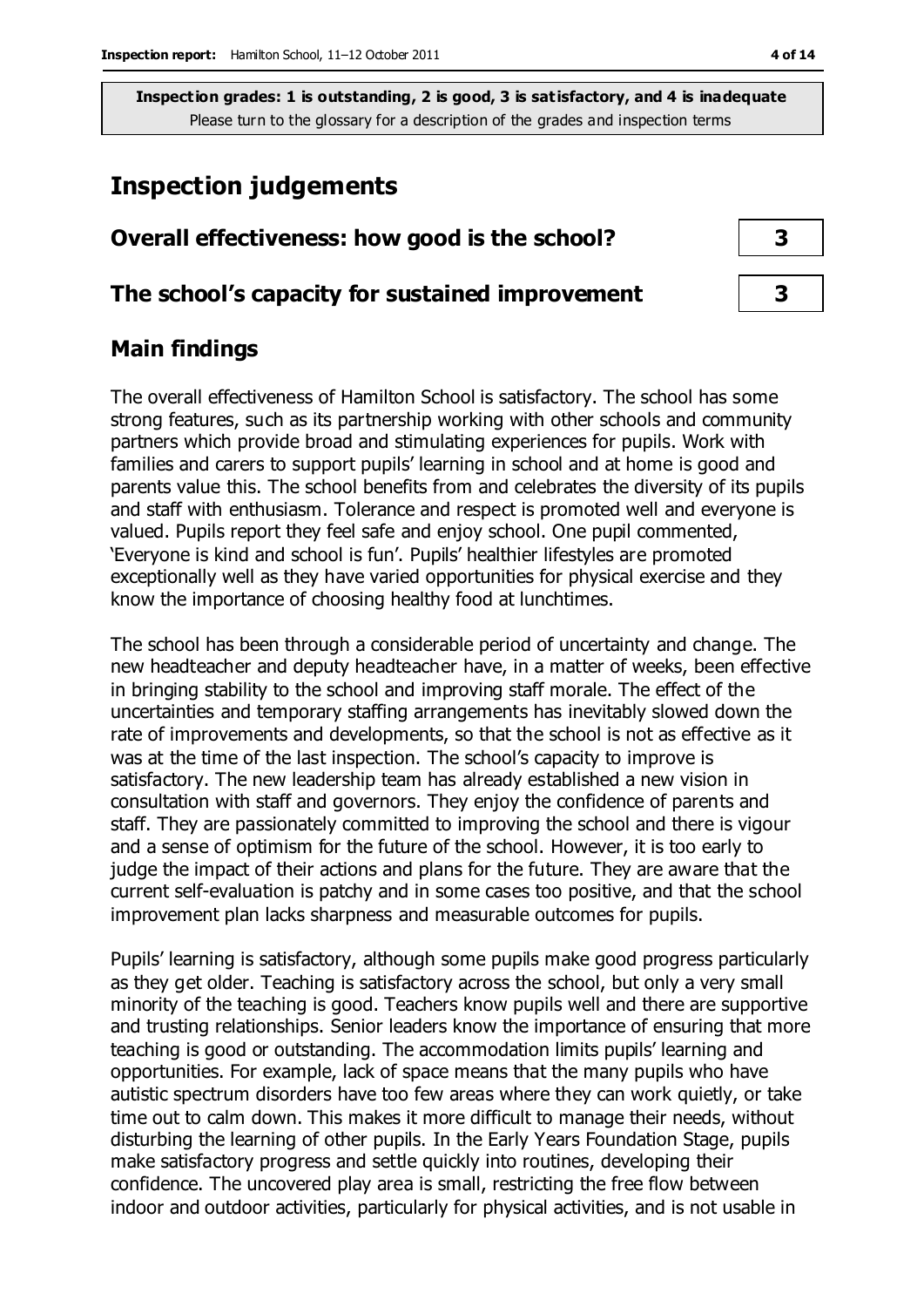wet weather.

Up to 40% of the schools whose overall effectiveness is judged satisfactory may receive a monitoring visit by an Ofsted inspector before their next section 5 inspection.

#### **What does the school need to do to improve further?**

- Work with the local authority to improve the accommodation to better suit the needs of those pupils with autistic spectrum disorders and those in the Early Years Foundation Stage.
- Strengthen the leadership and management of the school by:
	- improving the thoroughness and accuracy of the school's self-evaluation
	- improving development planning so that it is more concise and has measurable outcomes, enabling the governing body to monitor and evaluate progress more readily
	- stabilising the acting senior leadership roles by making them permanent positions as soon as possible.
- Increase the proportion of good and outstanding teaching so that 60% of lessons are good or better across the school, by Summer 2012.

#### **Outcomes for individuals and groups of pupils 3**

Pupils' attainment is low, reflecting their special educational needs and/or disabilities. Pupils' progress is satisfactory overall, but as they get older, the rate of progress starts to increase. They enjoy school and talk fondly of the lessons they like. In a cookery lesson, pupils enjoyed tasting fruit and choosing whether to make fruit smoothies or a banana cake. They like the array of clubs either at lunchtime or after school. The school has recently started to analyse the outcomes for the different groups and this indicates that all pupils, regardless of their learning needs, achieve equally well. Pupils on the autistic spectrum make good gains in improving their behaviour, social and communication skills. Pupils improve their communication skills through the use of signs, symbols and electronic communication devices. The attendance of pupils is average, but for some pupils their attendance is adversely affected by extended visits to their home country.

Pupils develop their knowledge of how to keep safe and lead healthier lifestyles well. Their spiritual, moral, social and cultural development is strong. For example, end of day assemblies provide good opportunities to celebrate their achievements, follow up themes such as Black history, and sing songs with enjoyment. Pupils make an outstanding contribution to both the school community through the school council and the wider community through involvement in charitable activities. Some pupils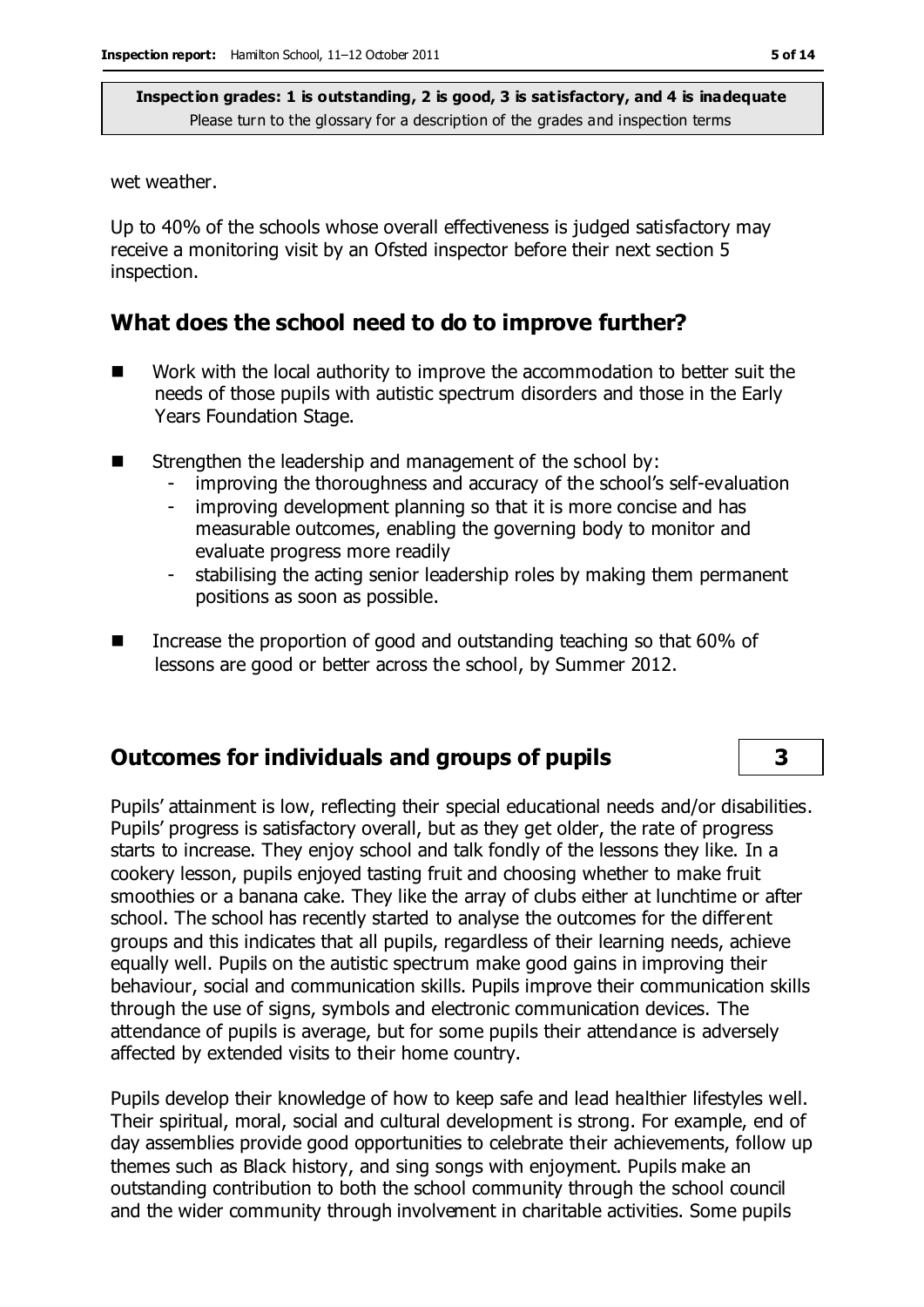represent the school at the Young People's Parliament and have visited the Houses of Parliament.

These are the grades for pupils' outcomes

| Pupils' achievement and the extent to which they enjoy their learning                                                     | 3                       |
|---------------------------------------------------------------------------------------------------------------------------|-------------------------|
| Taking into account:                                                                                                      | $\ast$                  |
| Pupils' attainment <sup>1</sup>                                                                                           |                         |
| The quality of pupils' learning and their progress                                                                        | 3                       |
| The quality of learning for pupils with special educational needs and/or disabilities<br>and their progress               | 3                       |
| The extent to which pupils feel safe                                                                                      | $\overline{\mathbf{2}}$ |
| Pupils' behaviour                                                                                                         | $\overline{\mathbf{2}}$ |
| The extent to which pupils adopt healthy lifestyles                                                                       | 1                       |
| The extent to which pupils contribute to the school and wider community                                                   | 1                       |
| The extent to which pupils develop workplace and other skills that will<br>contribute to their future economic well-being | 3                       |
| Taking into account:                                                                                                      |                         |
| Pupils' attendance <sup>1</sup>                                                                                           | 3                       |
| The extent of pupils' spiritual, moral, social and cultural development                                                   | 2                       |

## **How effective is the provision?**

Pupils enjoy lessons and work hard to achieve. Teachers use a range of specialist strategies to develop pupils' communication skills. Pupils who have autistic spectrum disorders have highly structured timetables, and symbols are used effectively to increase their understanding and communication. Interactive whiteboards are used effectively to enliven lessons. The school is exploring how other forms of information and communication technology can be used more routinely to support learning. On occasions, the pace of learning is slowed when pupils get fractious from having to wait too long to take their turn. Pupils' progress is carefully tracked across subjects and used to inform teachers' planning. Assessment is used to ensure learning is personalised and to trigger interventions, such as additional support, although the use of self-assessment is in the early stages of development.

The good curriculum has been adapted well to meet the wide range of pupils' needs and there is a strong emphasis on promoting communication skills. However, despite the best efforts of the school to improve the accommodation, the lack of space and specialist facilities restricts some elements of the curriculum, such as creative subjects and science. It does not allow easy management of those pupils who have challenging behaviour and need separate quiet areas to work in. At times, this can lead to other pupils' learning being disrupted. The classrooms are small for the

 $\overline{a}$ <sup>1</sup> The grades for attainment and attendance are: 1 is high; 2 is above average; 3 is broadly average; and 4 is low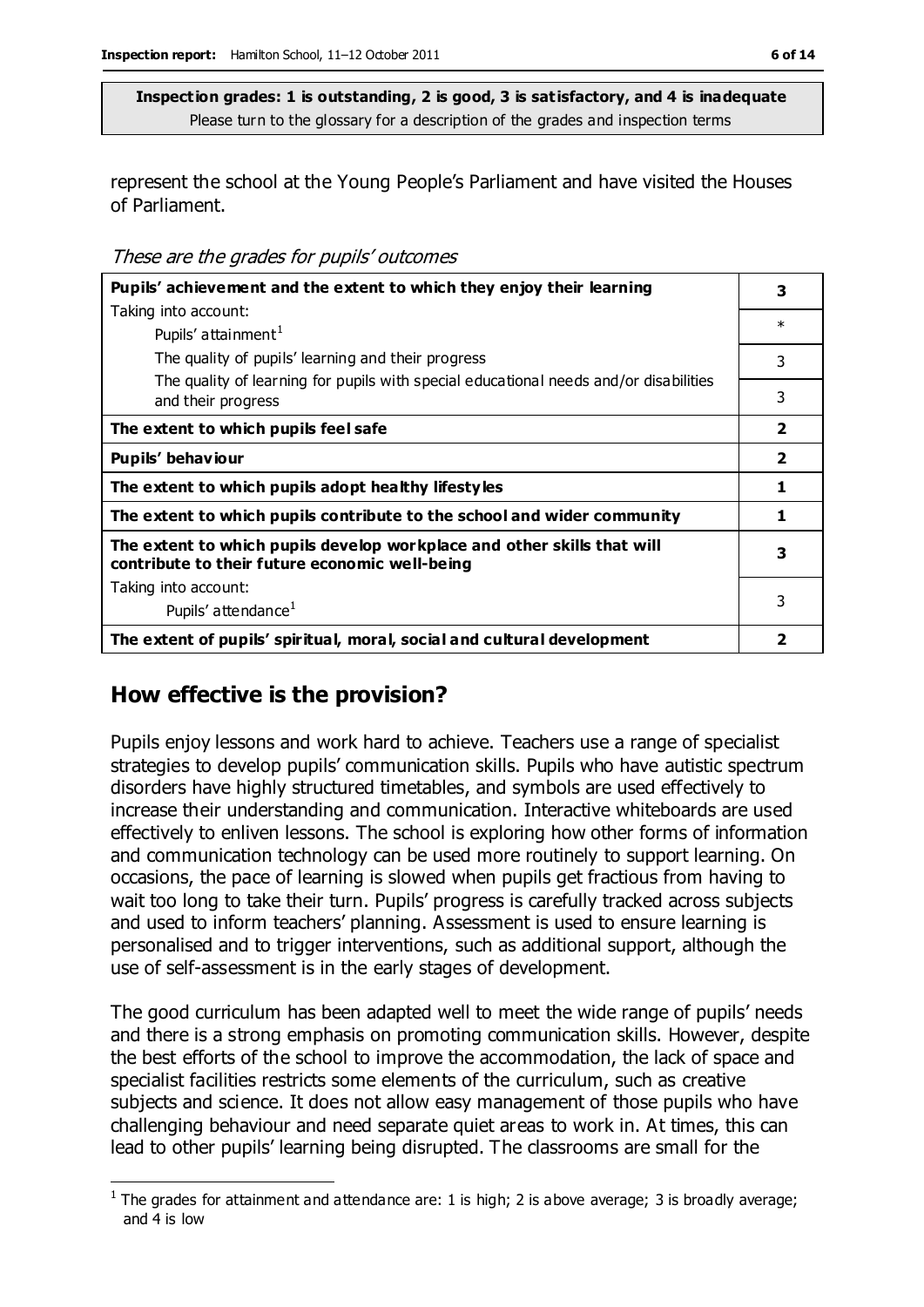numbers of pupils and staff. The curriculum is enriched well through themed weeks, residential trips, extra-curricular clubs and working with creative artists. For example, pupils have worked with the Welsh National Opera to participate in a public performance. Good care ensures that pupils are safe, confident and receptive to learning. Pupils are well supported and their behaviour is managed well. Transitions into and out of school are effective. Child protection procedures and checks to vet staff are in place. Where appropriate, pupils are aware of their targets. Highly effective working with parents and other agencies ensures that pupils' needs are met as well as possible.

These are the grades for the quality of provision

| The quality of teaching                                                                                    |  |
|------------------------------------------------------------------------------------------------------------|--|
| Taking into account:                                                                                       |  |
| The use of assessment to support learning                                                                  |  |
| The extent to which the curriculum meets pupils' needs, including, where<br>relevant, through partnerships |  |
| The effectiveness of care, guidance and support                                                            |  |

## **How effective are leadership and management?**

The newly-formed senior leadership team provides confident leadership and inspires the support of both staff and parents. The team has already developed a strong sense of purpose for the school, which is widely shared and adhered to by staff and members of the governing body. They are aware that there is much to improve and promote their passion and determination to succeed to staff. The monitoring of teaching and learning across the school is satisfactory and has identified that teaching can be improved substantially. The school is vigilant to ensure that no pupil is disadvantaged and high levels of personalisation ensure that equality of opportunity is effectively promoted.

The school's self-evaluation is patchy, with insufficient evidence to justify some of its judgements, resulting in some aspects of its provision and outcomes being judged too positively by the school. The school development plan is too cumbersome and opportunities are missed to identify measureable intended outcomes for pupils, making it difficult to evaluate the impact and effectiveness of some developments.

The school is a very cohesive community. There is a strong emphasis on celebrating diversity and exploring the varied cultures and traditions of pupils and staff. Pupils have good opportunities to be involved in the local community, such as accessing facilities in the local community to support learning. Visits from a wide range of different cultural groups are actively and successfully encouraged. Highly effective links with other schools have been established over a sustained period of time to provide valuable inclusion opportunities and collaborative projects for pupils to participate in. The governing body is supportive and committed to securing the future of the school. Governors are well-informed and are actively involved in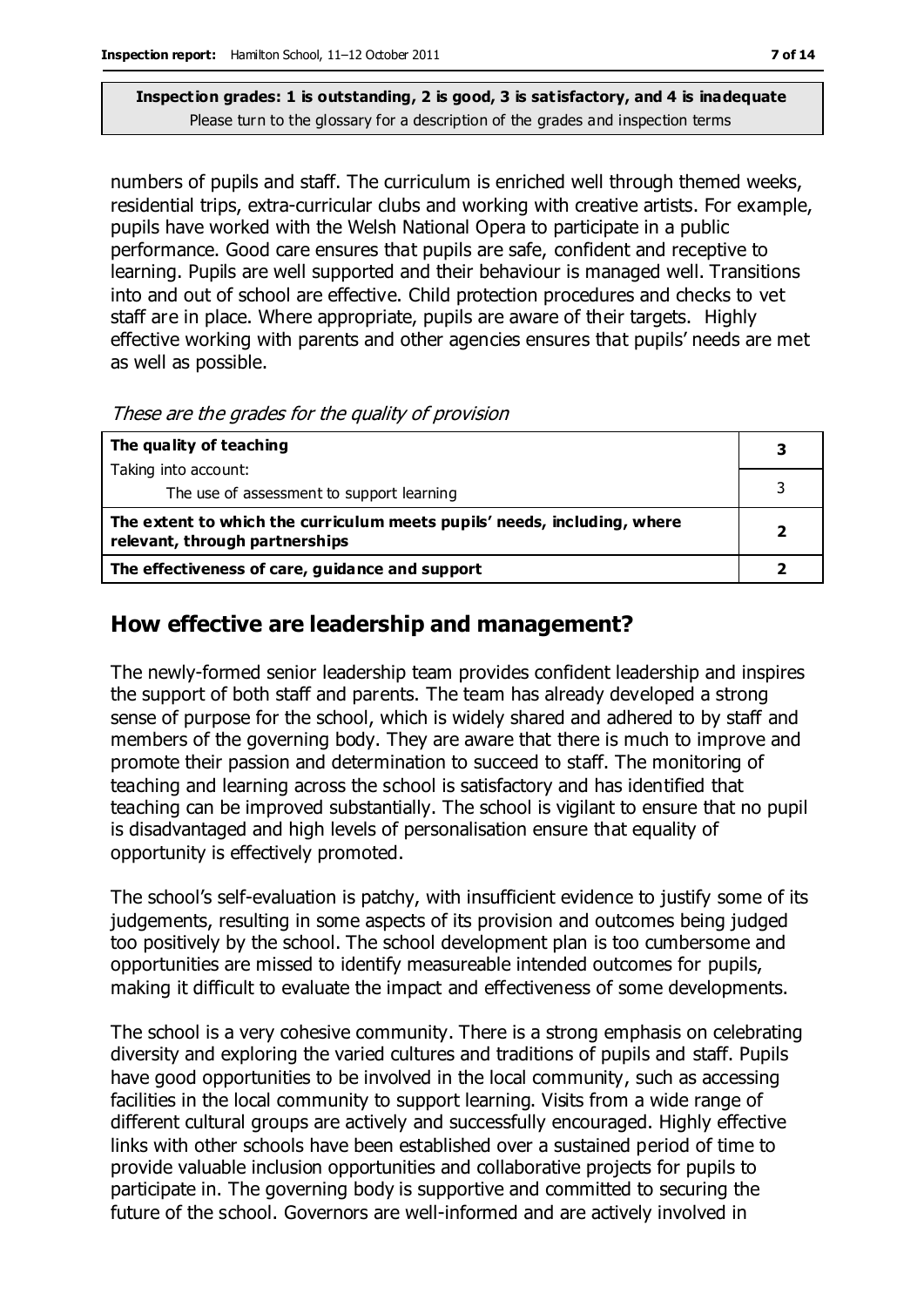strategic decision making. Safeguarding arrangements are satisfactory. Suitable policies and procedures are in place, but there are some minor oversights.

These are the grades for leadership and management

| The effectiveness of leadership and management in embedding ambition and<br>driving improvement                                                                     | 3                       |
|---------------------------------------------------------------------------------------------------------------------------------------------------------------------|-------------------------|
| Taking into account:                                                                                                                                                |                         |
| The leadership and management of teaching and learning                                                                                                              | 3                       |
| The effectiveness of the governing body in challenging and supporting the<br>school so that weaknesses are tackled decisively and statutory responsibilities<br>met | 3                       |
| The effectiveness of the school's engagement with parents and carers                                                                                                | $\overline{\mathbf{2}}$ |
| The effectiveness of partnerships in promoting learning and well-being                                                                                              | 1                       |
| The effectiveness with which the school promotes equality of opportunity and<br>tackles discrimination                                                              | $\overline{\mathbf{2}}$ |
| The effectiveness of safeguarding procedures                                                                                                                        | 3                       |
| The effectiveness with which the school promotes community cohesion                                                                                                 | $\overline{2}$          |
| The effectiveness with which the school deploys resources to achieve value for<br>money                                                                             | 3                       |

# **Early Years Foundation Stage**

Children in the Early Years Foundation Stage make satisfactory progress from low starting points. Children settle in well and are happy because staff are caring and value them, ensuring they are safe. Children make good progress in their personal, social and emotional development and communication skills. Assessment is carefully matched to small steps in learning and there is effective support to ensure children achieve their individual goals. Relationships are positive and staff work hard to promote children's self-confidence through praise and celebration of their achievements. The accommodation is cramped for the numbers of pupils and staff and this reduces children's learning opportunities, particularly for creative development, knowledge and understanding of the world and their physical development. The outdoor play area is small and cannot be used in wet weather. Resources, although broadly satisfactory, are not always stimulating or varied enough. The planning, recording and assessment of tasks is carefully monitored and children's learning journey books provide a good record of their experiences and what they have learned. Parents and carers are well supported through transition periods and are involved with their children's learning. The leader of the Early Years Foundation Stage is new, but has a clear vision of how to improve the provision and make it more stimulating.

These are the grades for the Early Years Foundation Stage

| Overall effectiveness of the Early Years Foundation Stage |  |
|-----------------------------------------------------------|--|
|-----------------------------------------------------------|--|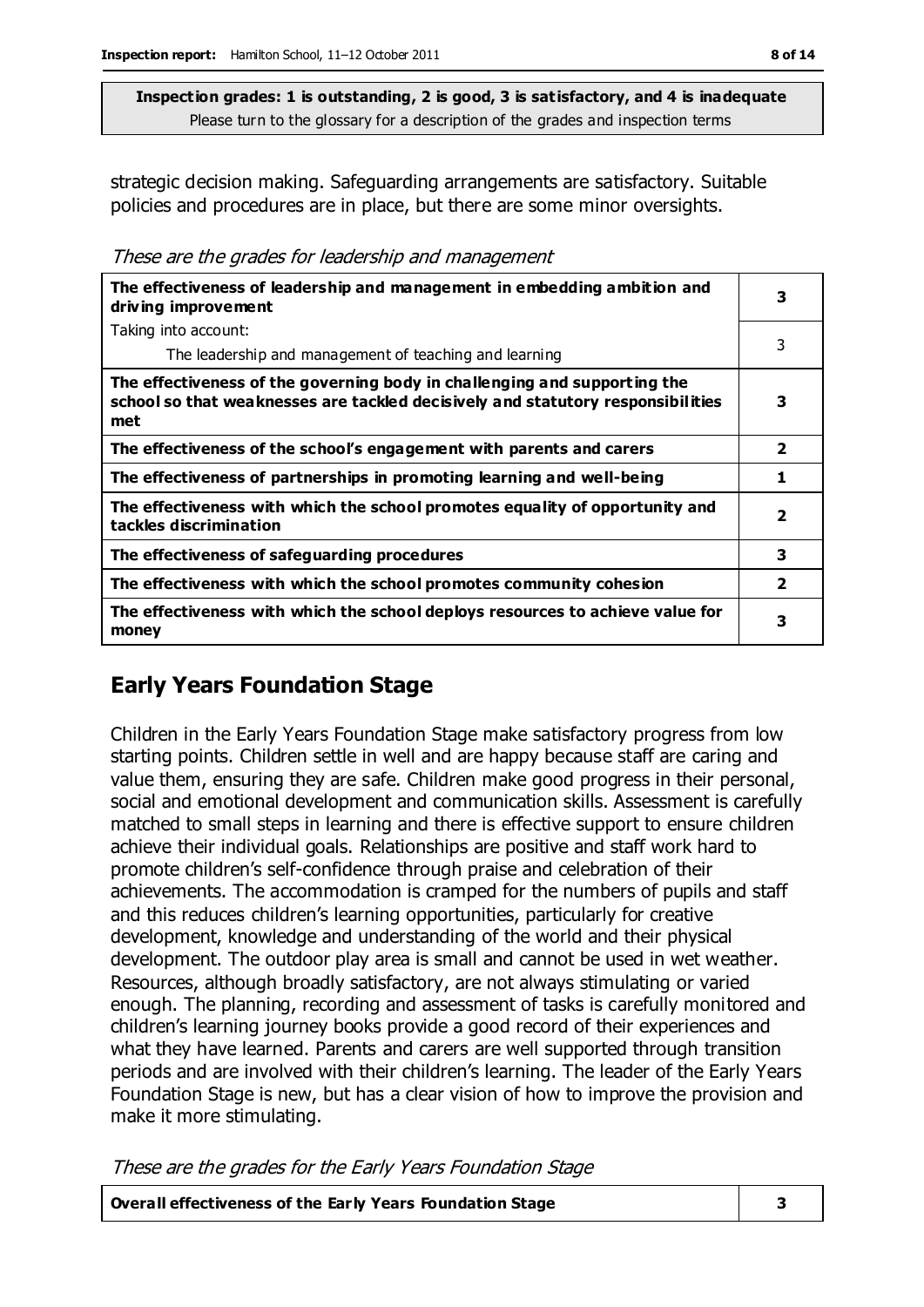| Taking into account:                                                                  |   |
|---------------------------------------------------------------------------------------|---|
| Outcomes for children in the Early Years Foundation Stage                             |   |
| The quality of provision in the Early Years Foundation Stage                          |   |
| The effectiveness of leadership and management of the Early Years Foundation<br>Stage | 2 |

## **Views of parents and carers**

In an average return of questionnaires, parents and carers show they have a very high regard for the work of the school. A few parents wrote of their appreciation of the support provided for their children and the inspection endorses this view.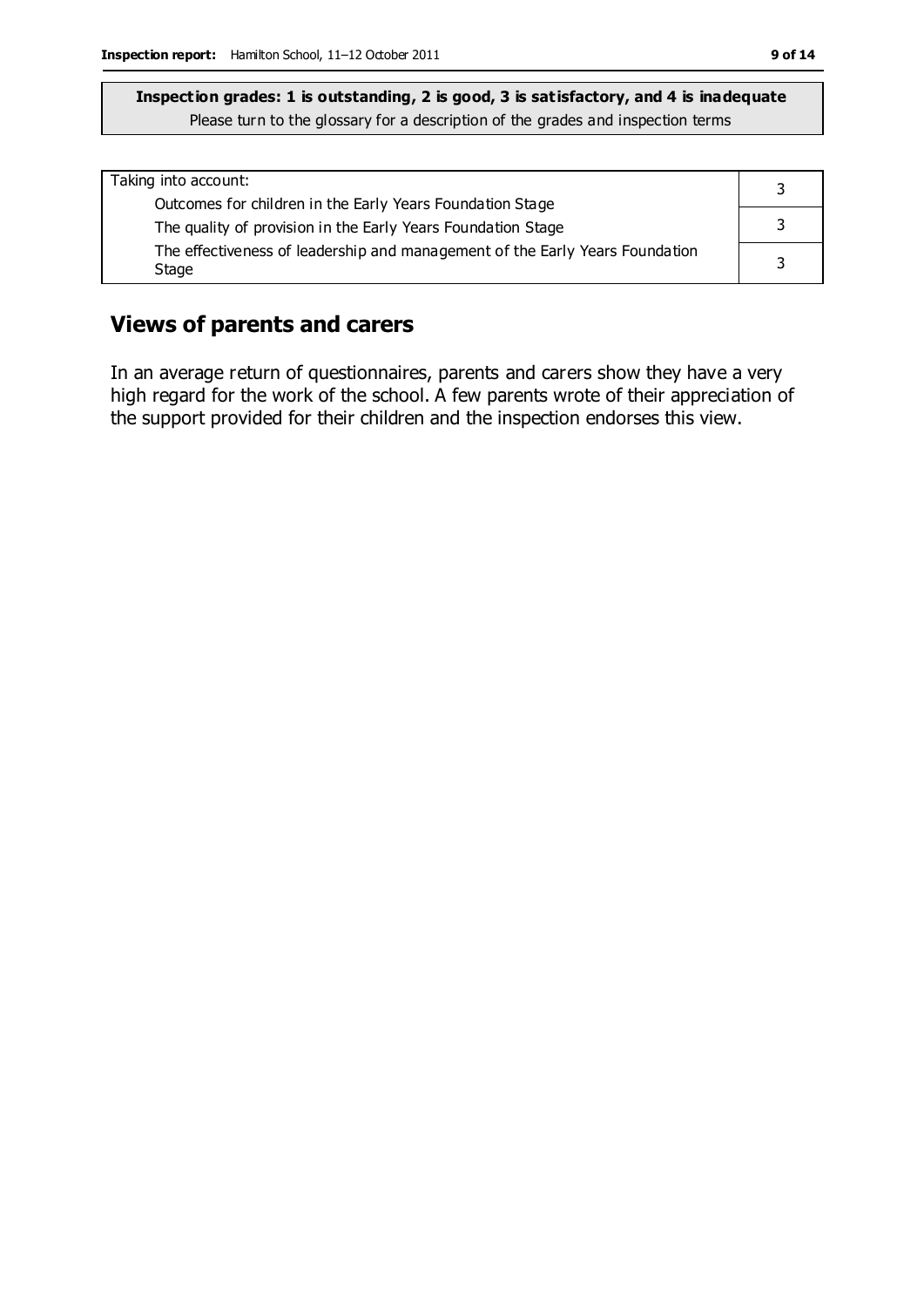#### **Responses from parents and carers to Ofsted's questionnaire**

Ofsted invited all the registered parents and carers of pupils registered at Hamilton School to complete a questionnaire about their views of the school.

In the questionnaire, parents and carers were asked to record how strongly they agreed with 13 statements about the school.

The inspection team received 26 completed questionnaires by the end of the on-site inspection. In total, there are 63 pupils registered at the school.

| <b>Statements</b>                                                                                                                                                                                                                                       | <b>Strongly</b><br>agree |               | <b>Agree</b> |               | <b>Disagree</b> |                | <b>Strongly</b><br>disagree |               |
|---------------------------------------------------------------------------------------------------------------------------------------------------------------------------------------------------------------------------------------------------------|--------------------------|---------------|--------------|---------------|-----------------|----------------|-----------------------------|---------------|
|                                                                                                                                                                                                                                                         | <b>Total</b>             | $\frac{0}{0}$ | <b>Total</b> | $\frac{1}{2}$ | <b>Total</b>    | $\frac{0}{0}$  | <b>Total</b>                | $\frac{1}{2}$ |
| My child enjoys school                                                                                                                                                                                                                                  | 19                       | 73            | 7            | 27            | 0               | 0              | 0                           | $\Omega$      |
| The school keeps my child<br>safe                                                                                                                                                                                                                       | 17                       | 65            | 8            | 31            | $\mathbf 0$     | $\mathbf 0$    | $\mathbf{0}$                | $\mathbf 0$   |
| The school informs me about<br>my child's progress                                                                                                                                                                                                      | 14                       | 54            | 11           | 42            | $\mathbf{1}$    | 4              | $\mathbf 0$                 | $\mathbf 0$   |
| My child is making enough<br>progress at this school                                                                                                                                                                                                    | 13                       | 50            | 13           | 50            | 0               | 0              | $\mathbf 0$                 | $\mathbf 0$   |
| The teaching is good at this<br>school                                                                                                                                                                                                                  | 14                       | 52            | 12           | 44            | $\mathbf{1}$    | $\overline{4}$ | $\mathbf 0$                 | $\mathbf 0$   |
| The school helps me to<br>support my child's learning                                                                                                                                                                                                   | 16                       | 62            | 8            | 31            | 0               | $\mathbf 0$    | $\mathbf 0$                 | $\mathbf 0$   |
| The school helps my child to<br>have a healthy lifestyle                                                                                                                                                                                                | 12                       | 48            | 13           | 52            | 0               | $\mathbf 0$    | $\mathbf 0$                 | $\mathbf 0$   |
| The school makes sure that<br>my child is well prepared for<br>the future (for example<br>changing year group,<br>changing school, and for<br>children who are finishing<br>school, entering further or<br>higher education, or entering<br>employment) | 13                       | 50            | 13           | 50            | 0               | $\mathbf 0$    | $\mathbf 0$                 | $\mathbf 0$   |
| The school meets my child's<br>particular needs                                                                                                                                                                                                         | 14                       | 54            | 11           | 42            | $\mathbf 0$     | $\mathbf 0$    | $\mathbf 0$                 | $\mathbf 0$   |
| The school deals effectively<br>with unacceptable behaviour                                                                                                                                                                                             | 9                        | 35            | 16           | 62            | $\mathbf 0$     | $\mathbf 0$    | $\mathbf 0$                 | $\mathbf 0$   |
| The school takes account of<br>my suggestions and<br>concerns                                                                                                                                                                                           | 8                        | 31            | 15           | 58            | 0               | $\mathbf 0$    | $\mathbf 0$                 | $\mathbf 0$   |
| The school is led and<br>managed effectively                                                                                                                                                                                                            | 13                       | 50            | 13           | 50            | $\pmb{0}$       | $\mathbf 0$    | $\mathbf 0$                 | $\mathbf 0$   |
| Overall, I am happy with my<br>child's experience at this<br>school                                                                                                                                                                                     | 15                       | 58            | 10           | 38            | 0               | $\mathbf 0$    | $\mathbf 0$                 | 0             |

The table above summarises the responses that parents and carers made to each statement. The percentages indicate the proportion of parents and carers giving that resp onse out of the total number of completed questionnaires. Where one or more parents and carers chose not to answer a particular question, the percentages will not add up to 100%.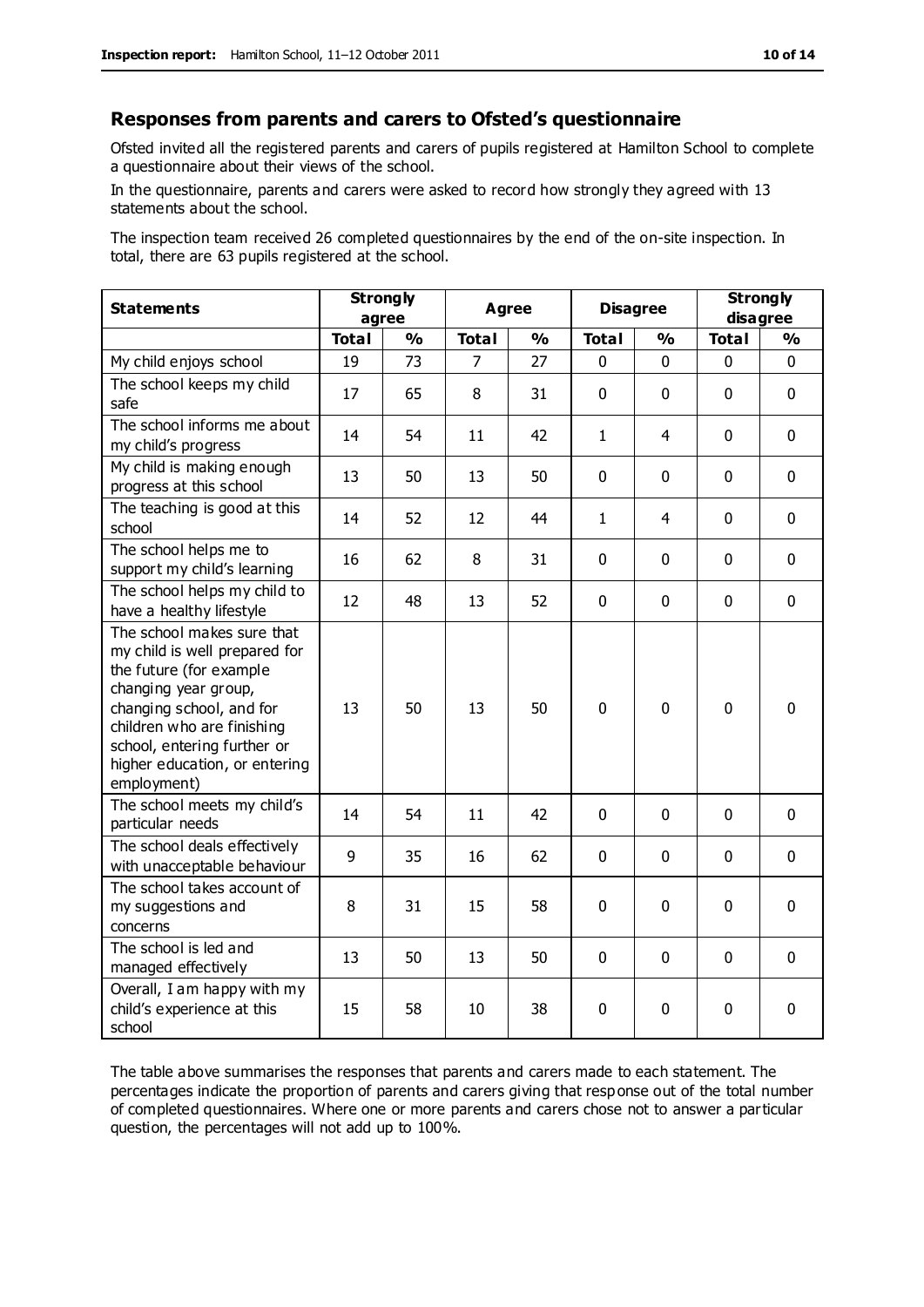# **Glossary**

## **What inspection judgements mean**

| <b>Grade</b> | <b>Judgement</b> | <b>Description</b>                                                                                                                                                                                                               |
|--------------|------------------|----------------------------------------------------------------------------------------------------------------------------------------------------------------------------------------------------------------------------------|
| Grade 1      | Outstanding      | These features are highly effective. An outstanding<br>school provides exceptionally well for all its pupils' needs.                                                                                                             |
| Grade 2      | Good             | These are very positive features of a school. A school<br>that is good is serving its pupils well.                                                                                                                               |
| Grade 3      | Satisfactory     | These features are of reasonable quality. A satisfactory<br>school is providing adequately for its pupils.                                                                                                                       |
| Grade 4      | Inadequate       | These features are not of an acceptable standard. An<br>inadequate school needs to make significant<br>improvement in order to meet the needs of its pupils.<br>Ofsted inspectors will make further visits until it<br>improves. |

## **Overall effectiveness of schools**

|                       | Overall effectiveness judgement (percentage of schools) |      |                     |                   |
|-----------------------|---------------------------------------------------------|------|---------------------|-------------------|
| <b>Type of school</b> | <b>Outstanding</b>                                      | Good | <b>Satisfactory</b> | <b>Inadequate</b> |
| Nursery schools       | 43                                                      | 47   | 10                  |                   |
| Primary schools       | 6                                                       | 46   | 42                  |                   |
| Secondary             | 14                                                      | 36   | 41                  |                   |
| schools               |                                                         |      |                     |                   |
| Sixth forms           | 15                                                      | 42   | 41                  | 3                 |
| Special schools       | 30                                                      | 48   | 19                  |                   |
| Pupil referral        | 14                                                      | 50   | 31                  |                   |
| units                 |                                                         |      |                     |                   |
| All schools           | 10                                                      | 44   | 39                  |                   |

New school inspection arrangements were introduced on 1 September 2009. This means that inspectors now make some additional judgements that were not made previously.

The data in the table above are for the period 1 September 2010 to 08 April 2011 and are consistent with the latest published official statistics about maintained school inspection outcomes (see [www.ofsted.gov.uk\)](http://www.ofsted.gov.uk/).

The sample of schools inspected during 2010/11 was not representative of all schools nationally, as weaker schools are inspected more frequently than good or outstanding schools.

Percentages are rounded and do not always add exactly to 100.

Sixth form figures reflect the judgements made for the overall effectiveness of the sixth form in secondary schools, special schools and pupil referral units.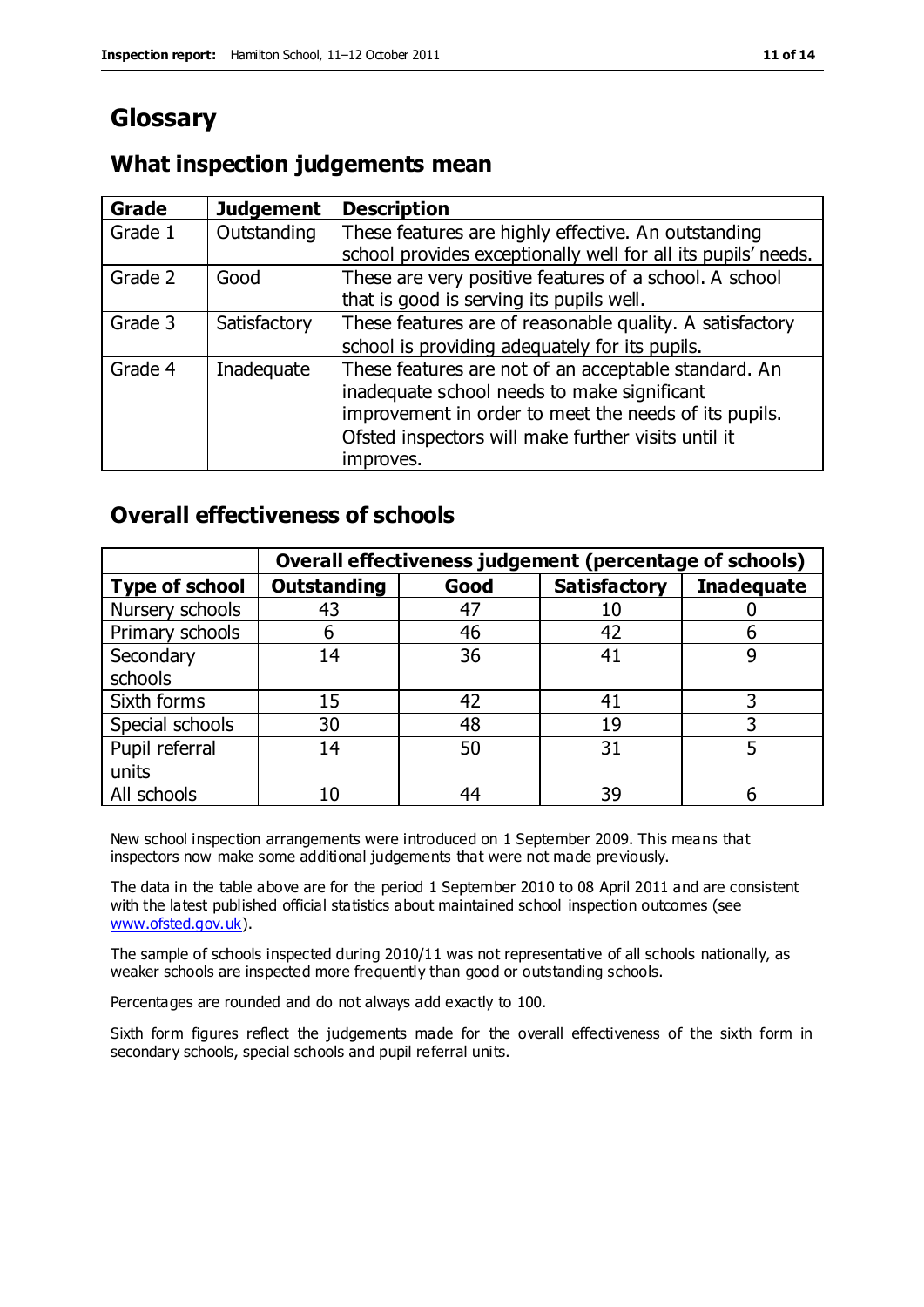# **Common terminology used by inspectors**

| Achievement:               | the progress and success of a pupil in their<br>learning, development or training.                                                                                                                                                                                                                                           |  |  |
|----------------------------|------------------------------------------------------------------------------------------------------------------------------------------------------------------------------------------------------------------------------------------------------------------------------------------------------------------------------|--|--|
| Attainment:                | the standard of the pupils' work shown by test and<br>examination results and in lessons.                                                                                                                                                                                                                                    |  |  |
| Capacity to improve:       | the proven ability of the school to continue<br>improving. Inspectors base this judgement on what<br>the school has accomplished so far and on the<br>quality of its systems to maintain improvement.                                                                                                                        |  |  |
| Leadership and management: | the contribution of all the staff with responsibilities,<br>not just the headteacher, to identifying priorities,<br>directing and motivating staff and running the<br>school.                                                                                                                                                |  |  |
| Learning:                  | how well pupils acquire knowledge, develop their<br>understanding, learn and practise skills and are<br>developing their competence as learners.                                                                                                                                                                             |  |  |
| Overall effectiveness:     | inspectors form a judgement on a school's overall<br>effectiveness based on the findings from their<br>inspection of the school. The following judgements,<br>in particular, influence what the overall<br>effectiveness judgement will be.                                                                                  |  |  |
|                            | The school's capacity for sustained<br>×<br>improvement.<br>Outcomes for individuals and groups of<br>п<br>pupils.<br>The quality of teaching.<br>The extent to which the curriculum meets<br>pupils' needs, including, where relevant,<br>through partnerships.<br>The effectiveness of care, guidance and<br>ш<br>support. |  |  |
| Progress:                  | the rate at which pupils are learning in lessons and<br>over longer periods of time. It is often measured<br>by comparing the pupils' attainment at the end of a<br>key stage with their attainment when they started.                                                                                                       |  |  |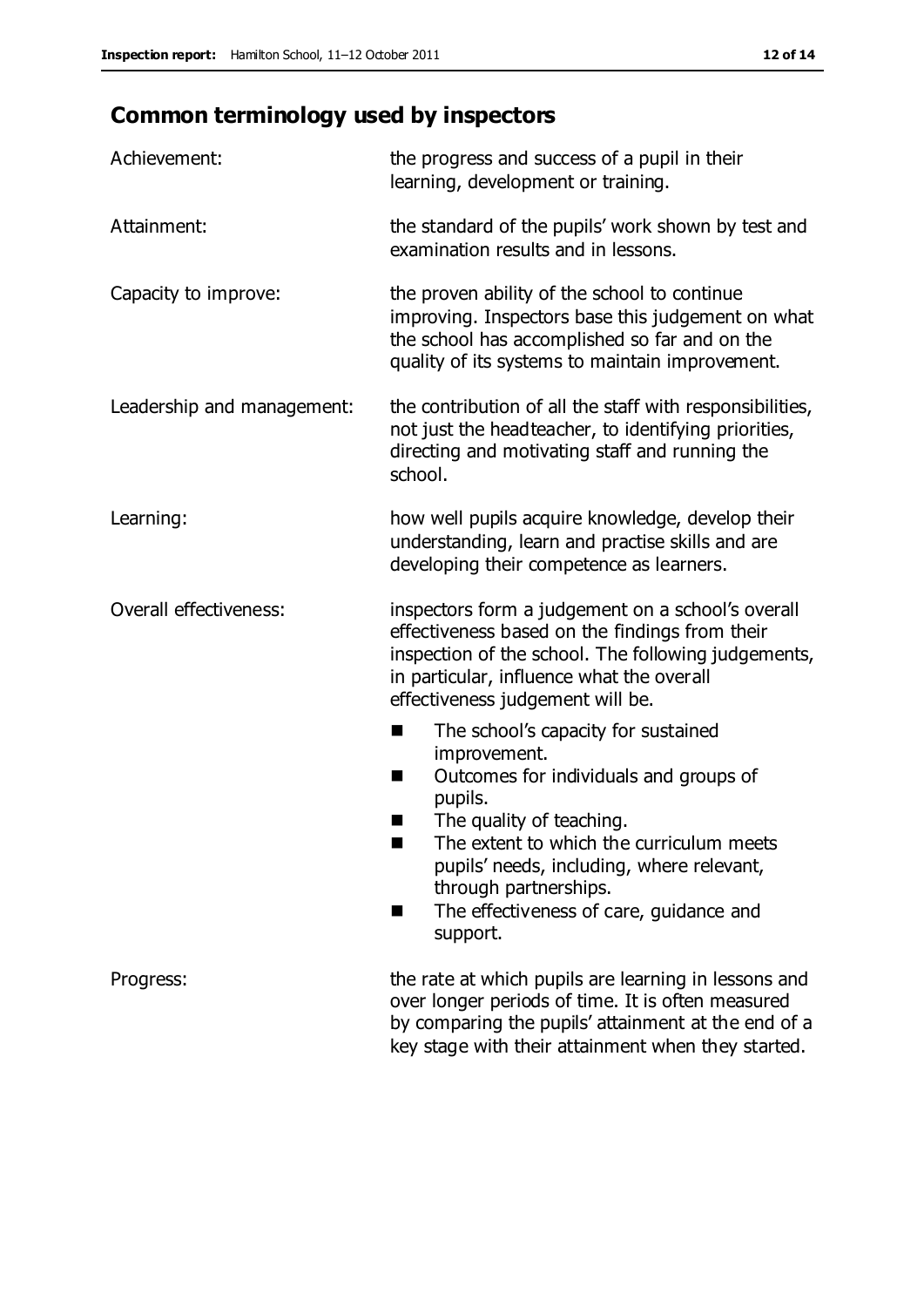#### **This letter is provided for the school, parents and carers to share with their children. It describes Ofsted's main findings from the inspection of their school.**



13 October 2011

Dear Pupils

#### **Inspection of Hamilton School, Birmingham, B21 8AH**

I enjoyed my visit to your school and meeting with many of you. You told my colleague how much you like school and that you feel safe and comfortable at school. You like the staff and enjoy the range of clubs you can attend. You have good opportunities to go on trips into the local area and you have lots of visitors in school to talk to you about different things.

I found your school to be satisfactory. You receive good care and support, and the staff know how to get the best out of you. The good curriculum offers you a wide range of activities and links with the local community are very strong. You make steady progress in your work because teaching is satisfactory. Your school has been through quite a few changes recently, including having a new headteacher and deputy headteacher. They, along with all of the staff and members of the governing body, are working hard to improve your school. I have asked the school to do the following things, so that it can become better.

- **IMPROVE THE SCHOOL ACCOMMODATION TO BETTER SUIT YOUT NEEDS, particularly for** the children in Reception.
- **IMPROVE THE WAY the school checks how good it is and make sure that plans for** improvement the school are easier to read and have simple goals, so that it knows whether actions have been successful or not.
- Make the positions of headteacher and deputy headteacher permanent as soon as possible.
- Increase the amount of good and outstanding teaching so that 60% of lessons are good or better across the school by Summer 2012.

You can help to improve your school by continuing to enjoy school and trying your best. I wish you well for the future.

Yours sincerely

Frank Price Lead Inspector